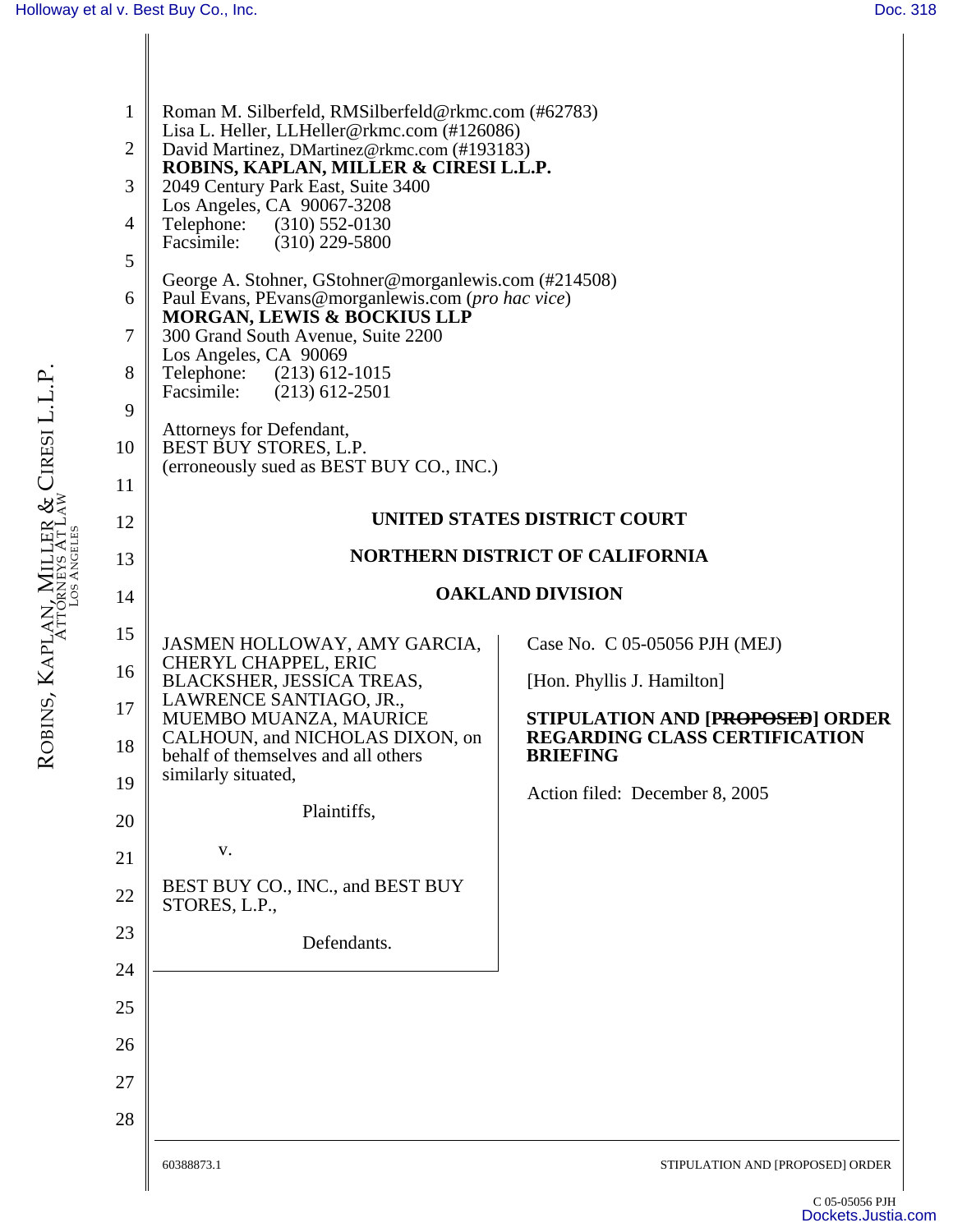| $\mathbf{1}$   |                                                                                                    | WHEREAS, on August 27, 2010 the Court ordered that the "parties shall meet and confer |  |  |
|----------------|----------------------------------------------------------------------------------------------------|---------------------------------------------------------------------------------------|--|--|
| $\overline{2}$ | and enter a further stipulation as to the briefing" of the Opposition and Reply briefs related to  |                                                                                       |  |  |
| 3              | Plaintiffs' Motion for Class Certification;                                                        |                                                                                       |  |  |
| $\overline{4}$ |                                                                                                    | WHEREAS, the parties have met and conferred and have reached an agreement as          |  |  |
| 5              | Ordered by the Court;                                                                              |                                                                                       |  |  |
| 6              | THEREFORE, pursuant to the Court's August 27, 2010 Order, the parties stipulate to the             |                                                                                       |  |  |
| 7              | following schedule for briefing Plaintiffs' Motion for Class Certification, subject to approval by |                                                                                       |  |  |
| 8              | this Court:                                                                                        |                                                                                       |  |  |
| 9              |                                                                                                    |                                                                                       |  |  |
| 10             | Best Buy's Opposition brief shall be filed by October 27, 2010.<br>1.                              |                                                                                       |  |  |
| 11             | 2.<br>Plaintiffs' Reply brief shall be filed by December 8, 2010.                                  |                                                                                       |  |  |
| 12             |                                                                                                    |                                                                                       |  |  |
| 13             | DATED: August 31, 2010                                                                             | ROBINS, KAPLAN, MILLER & CIRESI L.L.P.                                                |  |  |
| 14             |                                                                                                    |                                                                                       |  |  |
| 15             | $\rm\,By:$                                                                                         | /s/ Roman M. Silberfeld<br>Roman Silberfeld                                           |  |  |
| 16             |                                                                                                    | David Martinez                                                                        |  |  |
| 17             |                                                                                                    | Attorneys for Defendant,<br>BEST BUY STORES, L.P.                                     |  |  |
| 18             |                                                                                                    | (erroneously sued as BEST BUY CO., INC.)                                              |  |  |
| 19             | DATED: August 31, 2010                                                                             | <b>ALTSHULER, BERZON LLP</b>                                                          |  |  |
| 20             |                                                                                                    |                                                                                       |  |  |
| 21             | $\mathbf{By:}$                                                                                     | $/s$ Eve H. Cervantez Eve H. Cervantez                                                |  |  |
| 22             |                                                                                                    | James M. Finberg, Esq.                                                                |  |  |
| 23             |                                                                                                    | Eve H. Cervantez, Esq.<br><b>ALTSHULER BERZON LLP</b>                                 |  |  |
| 24             |                                                                                                    | 177 Post Street, Suite 300<br>San Francisco, CA 94108                                 |  |  |
| 25             |                                                                                                    | Telephone: (415) 421-7151<br>Facsimile: (415) 362-8064                                |  |  |
| 26             |                                                                                                    | <b>Attorneys for Plaintiffs</b>                                                       |  |  |
| 27             |                                                                                                    |                                                                                       |  |  |
| 28             |                                                                                                    |                                                                                       |  |  |
|                | $-1-$<br>60388873.1                                                                                | STIPULATION AND [PROPOSED] ORDER                                                      |  |  |